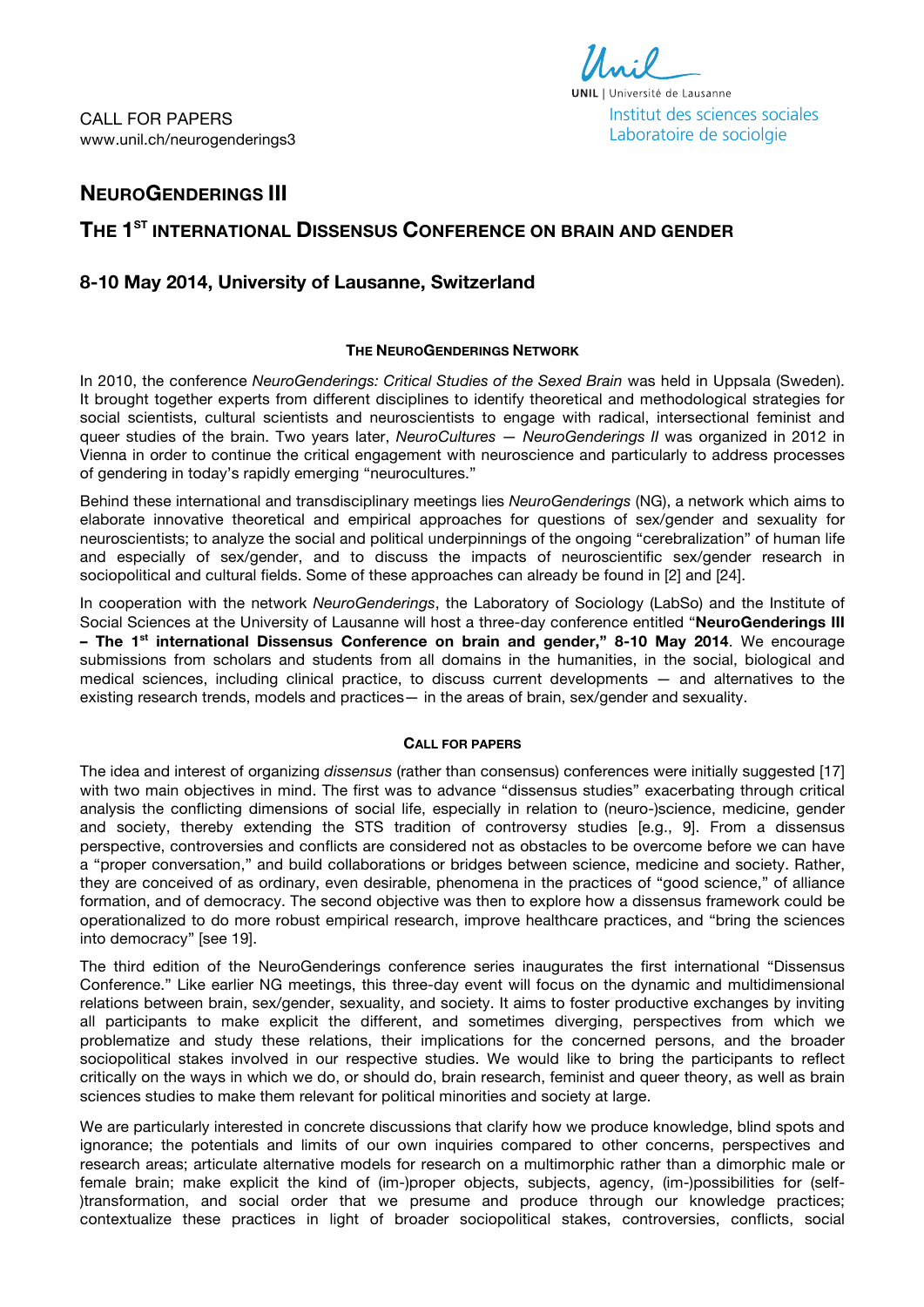# **NEUROGENDERINGS III**



movements, health and public policies to name just a few. Such a collective endeavor is meant to open up the possibility of formulating constructive critiques of the often problematic "neurosexist" assumptions [7] that underwrite brain science and politics, while at the same time inspiring new ways of collaborating and of doing empirical neuroscience — towards a feminist/queer neuroscience [3].

Contributions to these discussions are welcome in the following **THEMATIC STRANDS**:

### **1. Hands-on NeuroGenderings — queering the brain / queering neuroscience**

Which alternative research designs and models for sex/gender and sexuality need to be implemented by feminist and queer neuroscientists so as to avoid determinism and other methodological defaults that reinforce sex differences more than anything else? What are the variables and statistical approaches to be used in order to carry out more robust empirical sex/gender research?; what kind of sex/gender research practices would enable us to transform the experimental process itself into a new form of critical intervention? [e.g., 3-4, 8, 10-11, 13-15, 18, 20, 26-27].

#### **2. Feminist/queer brain science studies and "dissensus studies"**

How should we best do feminist/queer brain science studies? With which theories, epistemologies, ontologies, ethics, tools, concepts, questions, objects, and methods?; which analyses of controversies and conflicts over brain, sex/gender and sexuality research are required for this purpose?; further elaborations and critiques of the dissensus framework [e.g., 1-5, 8, 12, 14, 16-18, 20, 22-27].

#### **3. Interdisciplinarity and other modes of collaboration — for what?**

Concrete discussions identifying convergences and divergences between neuroscience, feminist and queer theory, the social studies of neuroscience, and within each of these domains; analyses of the conditions of (im-)possibilities of articulating different perspectives, methods, disciplines, concerns, etc. [e.g., 1-4, 8, 12, 16-18, 20, 23, 25-26].

#### **4. Neuroscience in relation to clinical research and healthcare practices**

Analyses of the medical/clinical issues that frame brain research on sex, gender, and sexuality; uses of such research in clinical studies and healthcare practices; psychiatric/clinical neuroscience; psychotherapy and pharmacotherapy; drug research and clinical trials; epidemiology; psychiatric classifications (DSM, ICD, other); standards of care; implications for the concerned persons [e.g., 4, 10, 12, 16-17].

#### **5. Neuroscience, ethics and politics**

Sociological, historical, philosophical, ethical, cultural, etc. analyses of the broader sociopolitical stakes and related issues such as age, class, race involved in brain research on sex, gender, sexuality; implications for the concerned persons and society at large in terms of naturalization, discrimination, individual and group definition/formation, power relations, agency, etc. [e.g., 2-3, 7, 13, 16-18, 21-27].

#### **6. Expert, lay expert, and pop uses of brain research**

Social life of brain research outside the laboratory; neurocultures, neurolaw, neuroeconomics, neuroenhancement, etc.; public policies (education, health care, employment, equality, diversity, physical/personal integrity, etc.); brain-related activism; media; public understanding of neuroscience; pop neuroscience literature, etc. [e.g., 5-7, 21, 25, 27].

### **7. Other themes relevant to brain science studies and gender studies**

Contributions to this conference can be submitted for oral presentation (20 min. paper) or for a poster presentation. Abstracts for papers/posters should not exceed 3000 characters (including spaces).

Please send your abstracts, along with a very short bionote, to dissensus\_neurogenderings@unil.ch and indicate the strand in which you aim to present your paper/poster.

**Deadline for submission: 1<sup>st</sup> October 2013**. The papers will be selected during the second half of October; confirmation by the end of the month.

#### **Cited references**

[1] Bluhm, R., A. Jacobsen & H. Maibom, Eds. 2012. *Neurofeminism: Issues at the Intersection of Feminist Theory and Cognitive Science*  (New Directions in Philosophy and Cognitive Science). Basingstoke, UK: Palgrave Macmillan

- [2] Dussauge, I. & A. Kaiser, Guest Eds, 2012a. Special issue entitled "Neuroscience and Sex/Gender.*" Neuroethics* 5(3).
- [3] Dussauge, I. & A. Kaiser. 2012b. Re-Queering the Brain. In [1]: 121-144.
- [4] Einstein, G. 2012. Situated Neuroscience: Exploring Biologies of Diversity. In [1]: 145-174.
- [5] Fausto-Sterling, A. 2012. *Sex/gender. Biology in a social world.* NY & London: Routledge.
- [6] Fine, C. 2008 [2006]. *A Mind of Its Own: How Your Brain Distorts and Deceives*. New York: W. W. Norton.

[7] Fine, C. 2010. *Delusions of Gender: How Our Minds, Society, and Neurosexism Create Difference*. New York: W. W. Norton.